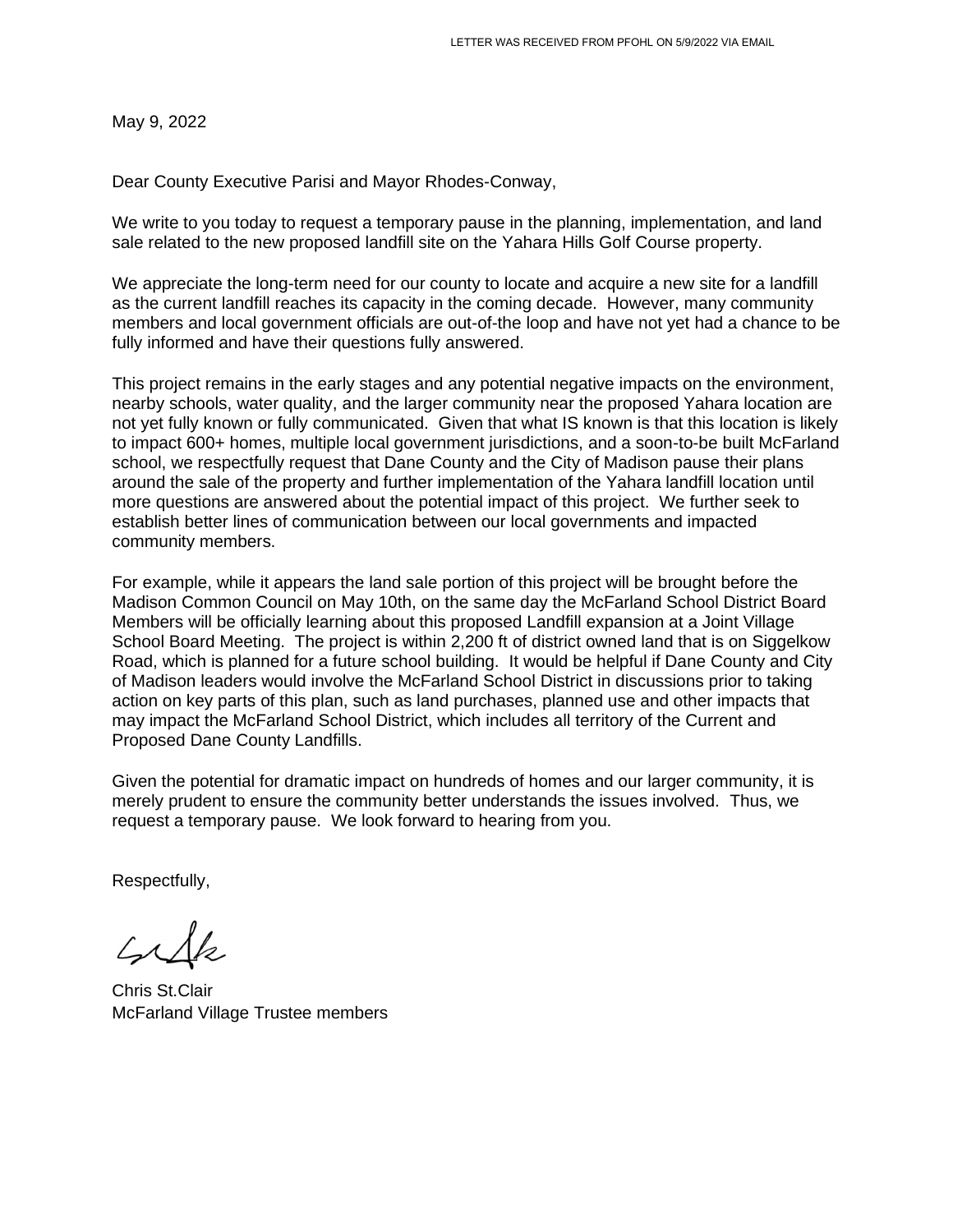Mightesoln

Meghan Fessler McFarland School Board Member

Kate Green

Kathleen Green McFarland School Board Member

Craig A Howery

Craig Howery McFarland School Board Member

Tom Mooney Signing as an individual but not yet as a school board member because McFarland School Board has not yet met on this issue

Bruce Fischer

Bruce Fischer Signing as an individual but not yet as a school board member because McFarland School Board has not yet met on this issue

Jeffrey W. Mahoney

Jeff Mahoney Director of Business McFarland School District

angele Forger

Angela Bazan President, McFarland Federation of Teachers, AFT Local 3497